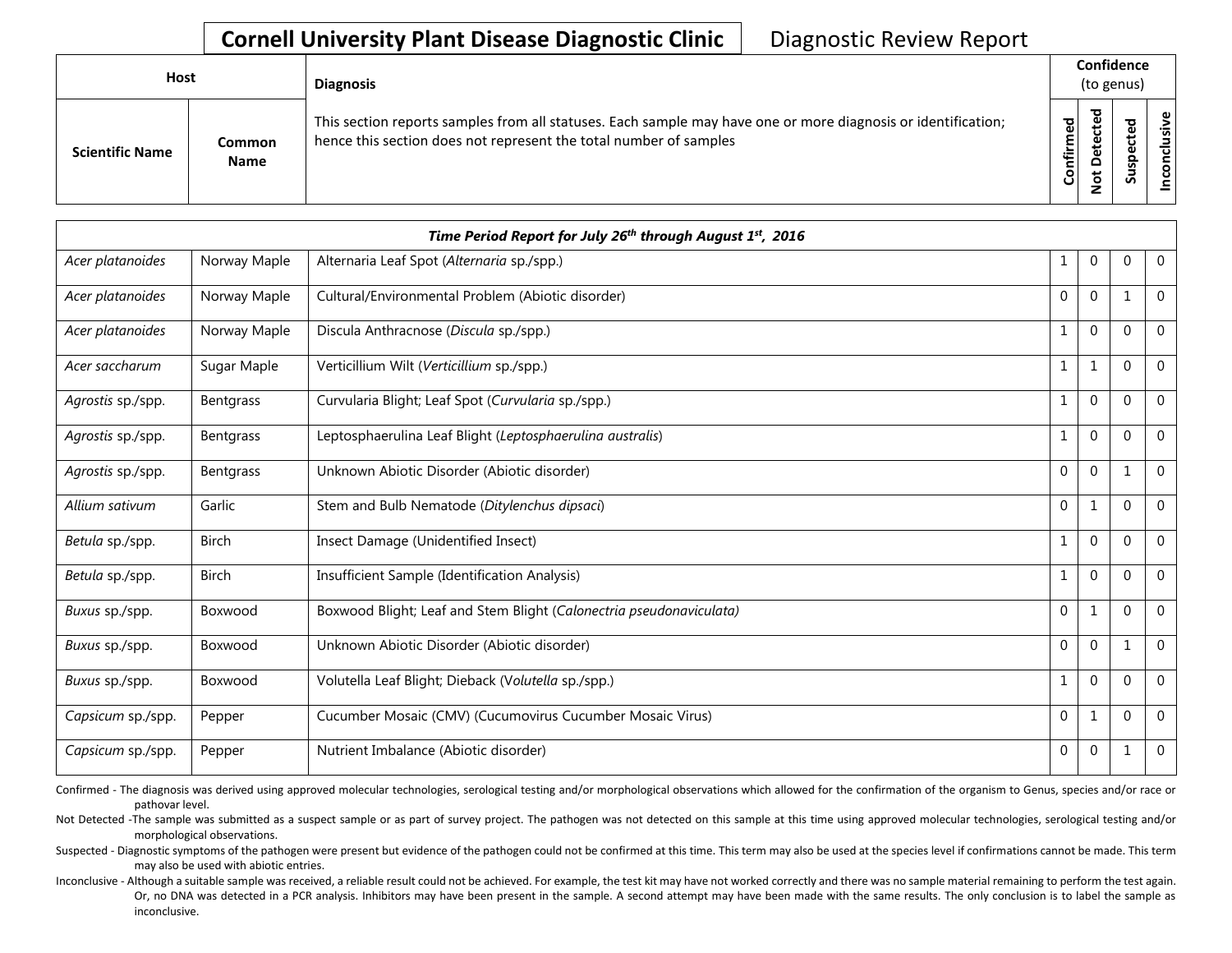| Host                   |                       | <b>Diagnosis</b>                                                                                                                                                                   |           | Confidence<br>(to genus) |                                 |            |  |  |  |  |
|------------------------|-----------------------|------------------------------------------------------------------------------------------------------------------------------------------------------------------------------------|-----------|--------------------------|---------------------------------|------------|--|--|--|--|
| <b>Scientific Name</b> | Common<br><b>Name</b> | This section reports samples from all statuses. Each sample may have one or more diagnosis or identification;<br>hence this section does not represent the total number of samples | Confirmed | ᇃ<br>$\circ$<br>سه       | ъ<br>Φ<br>∸<br>o<br>௨<br>š<br>n | usive<br>۰ |  |  |  |  |

| Capsicum sp./spp.      | Pepper                                            | Potyvirus Group (Potyvirus sp./spp.)                              | 0              | $\mathbf{1}$ | $\mathbf{0}$ | $\overline{0}$ |
|------------------------|---------------------------------------------------|-------------------------------------------------------------------|----------------|--------------|--------------|----------------|
| Capsicum sp./spp.      | Pepper                                            | Tomato Spotted Wilt (TSWV) (Tospovirus Tomato Spotted Wilt Virus) | $\mathbf 0$    | $\mathbf{1}$ | $\Omega$     | $\mathbf 0$    |
| Cercis canadensis      | Eastern Redbud                                    | Unspecified pathology (Cytospora sp./spp.)                        | $\mathbf{1}$   | $\mathbf 0$  | $\mathbf{0}$ | $\mathbf{0}$   |
| Cercis canadensis      | Eastern Redbud                                    | Unknown Abiotic Disorder (Abiotic disorder) [30]                  | $\mathbf 0$    | $\mathbf 0$  | 1            | $\mathbf 0$    |
| Fragaria x<br>ananassa | Commercial<br>Strawberry;<br>garden<br>strawberry | Botrytis Blight (Botrytis sp./spp.)                               | $\mathbf{1}$   | $\Omega$     | $\Omega$     | $\mathbf 0$    |
| Fragaria x<br>ananassa | Commercial<br>Strawberry;<br>garden<br>strawberry | Crown Rot (Rhizoctonia sp./spp.)                                  | 4              | $\Omega$     | $\Omega$     | $\mathbf 0$    |
| Fragaria x<br>ananassa | Commercial<br>Strawberry;<br>garden<br>strawberry | Crown Rot; Root Rot; Stem Rot (Phytophthora sp./spp.)             | $\Omega$       | 5            | $\Omega$     | $\Omega$       |
| Fragaria x<br>ananassa | Commercial<br>Strawberry;<br>garden<br>strawberry | Fusarium Crown Rot (Fusarium sp./spp.)                            | 3              | $\mathbf 0$  | $\mathbf{0}$ | $\mathbf 0$    |
| Fragaria x<br>ananassa | Commercial<br>Strawberry;<br>garden<br>strawberry | Root-knot Nematodes (Meloidogyne sp./spp.)                        | $\overline{2}$ | $\Omega$     | $\mathbf{0}$ | $\overline{0}$ |
| Fragaria x<br>ananassa | Commercial<br>Strawberry;                         | Strawberry Black Root Rot Complex (Various Fungi)                 | $\Omega$       | $\Omega$     | 1            | $\mathbf 0$    |

Confirmed - The diagnosis was derived using approved molecular technologies, serological testing and/or morphological observations which allowed for the confirmation of the organism to Genus, species and/or race or pathovar level.

Not Detected -The sample was submitted as a suspect sample or as part of survey project. The pathogen was not detected on this sample at this time using approved molecular technologies, serological testing and/or morphological observations.

Suspected - Diagnostic symptoms of the pathogen were present but evidence of the pathogen could not be confirmed at this time. This term may also be used at the species level if confirmations cannot be made. This term may also be used with abiotic entries.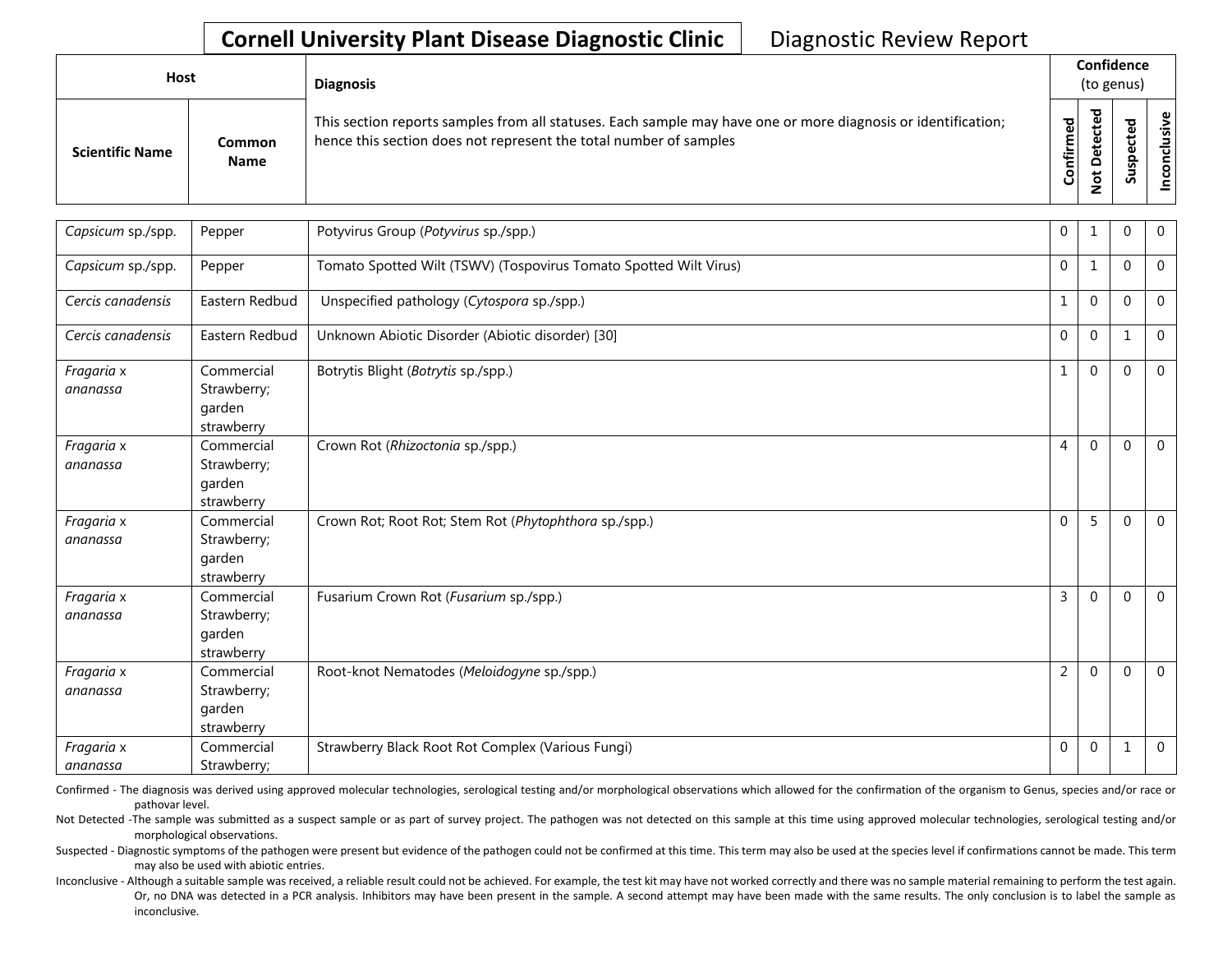| <b>Host</b>            |                       | <b>Diagnosis</b>                                                                                                                                                                   |                           | Confidence<br>(to genus)                        |              |                             |  |  |  |
|------------------------|-----------------------|------------------------------------------------------------------------------------------------------------------------------------------------------------------------------------|---------------------------|-------------------------------------------------|--------------|-----------------------------|--|--|--|
| <b>Scientific Name</b> | Common<br><b>Name</b> | This section reports samples from all statuses. Each sample may have one or more diagnosis or identification;<br>hence this section does not represent the total number of samples | 5g<br>Ē<br>≐.<br><b>G</b> | ᅙ<br>ڣ<br>ں<br>ω<br>ىپ<br>ω<br>۵<br>پ<br>Ö<br>- | ᇃ<br>S<br>ഄഁ | $\mathbf \omega$<br>.≥<br>š |  |  |  |

|                                  | garden<br>strawberry                              |                                                             |              |                |                |                |
|----------------------------------|---------------------------------------------------|-------------------------------------------------------------|--------------|----------------|----------------|----------------|
| Fragaria x<br>ananassa           | Commercial<br>Strawberry;<br>garden<br>strawberry | Unknown Abiotic Disorder (Abiotic disorder)                 | $\Omega$     | $\Omega$       | $\overline{2}$ | $\Omega$       |
| Fragaria x<br>ananassa           | Commercial<br>Strawberry;<br>garden<br>strawberry | Verticillium Wilt (Verticillium sp./spp.)                   | $\mathbf{1}$ | $\mathbf 0$    | $\Omega$       | $\mathbf{0}$   |
| Fragaria x<br>ananassa           | Commercial<br>Strawberry;<br>garden<br>strawberry | Lesion Nematodes (Pratylenchus sp./spp.)                    | $\mathbf{1}$ | $\mathbf 0$    | $\mathbf{0}$   | $\overline{0}$ |
| Fragaria x<br>ananassa           | Commercial<br>Strawberry;<br>garden<br>strawberry | Plant Parasitic Nematodes (Unspecified Genera)              | $\mathbf 0$  | 1              | $\Omega$       | $\Omega$       |
| Glycine max                      | Soybean                                           | Soybean Phytophthora Root and Stem Rot (Phytophthora sojae) | 1            | $\overline{0}$ | $\mathbf 0$    | $\mathbf{0}$   |
| Helianthus<br>tuberosus          | Jerusalem-<br>artichoke                           | White Mold (Sclerotinia sp./spp.)                           | 1            | $\mathbf 0$    | $\mathbf{0}$   | $\mathbf 0$    |
| Hemerocallis<br>sp./spp. hybrids | Daylily                                           | Anthracnose Basal Rot; Crown Rot (Colletotrichum sp./spp.)  | $\mathbf{1}$ | $\overline{0}$ | $\Omega$       | $\Omega$       |
| Hemerocallis<br>sp./spp. hybrids | Daylily                                           | Insect Damage (Unidentified Insect)                         | $\mathbf 1$  | $\mathbf{0}$   | $\Omega$       | $\Omega$       |

Confirmed - The diagnosis was derived using approved molecular technologies, serological testing and/or morphological observations which allowed for the confirmation of the organism to Genus, species and/or race or pathovar level.

Not Detected -The sample was submitted as a suspect sample or as part of survey project. The pathogen was not detected on this sample at this time using approved molecular technologies, serological testing and/or morphological observations.

Suspected - Diagnostic symptoms of the pathogen were present but evidence of the pathogen could not be confirmed at this time. This term may also be used at the species level if confirmations cannot be made. This term may also be used with abiotic entries.